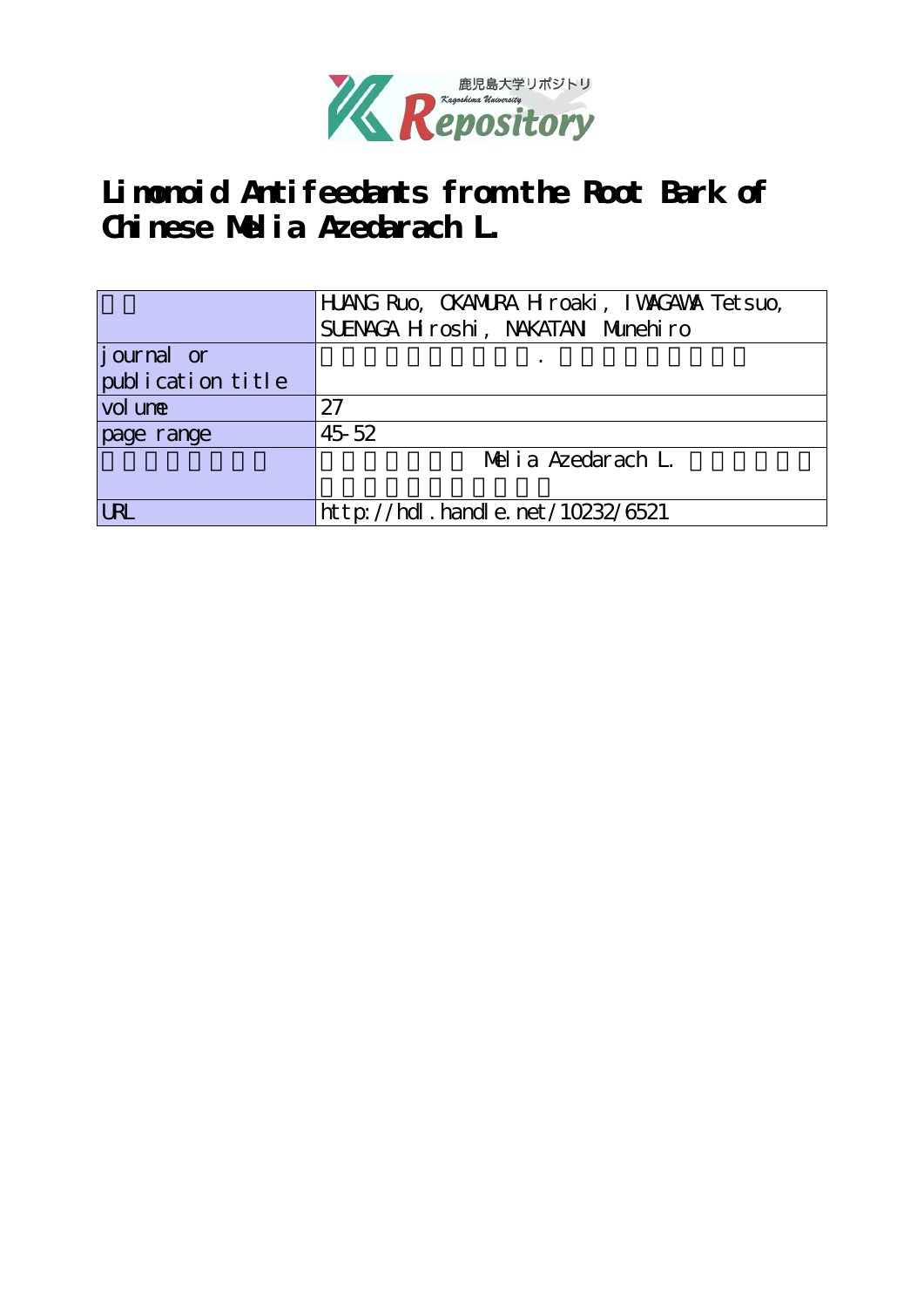**Limonoid Antifeedants from the Root Bark of Chinese Melia Azedarach L.**

|                     | HANG Ruo, CKANIRA Hroaki, IWAGAWA Tetsuo,<br>SUENACA H roshi, NAKATAN Munehiro |
|---------------------|--------------------------------------------------------------------------------|
| journal or          |                                                                                |
| publication title   |                                                                                |
| vol un <del>e</del> | 27                                                                             |
| page range          | 45 52                                                                          |
|                     | Melia Azedarach L.                                                             |
|                     |                                                                                |
| $ $ URL             | http://hdl . handl e. net/10232/00004013                                       |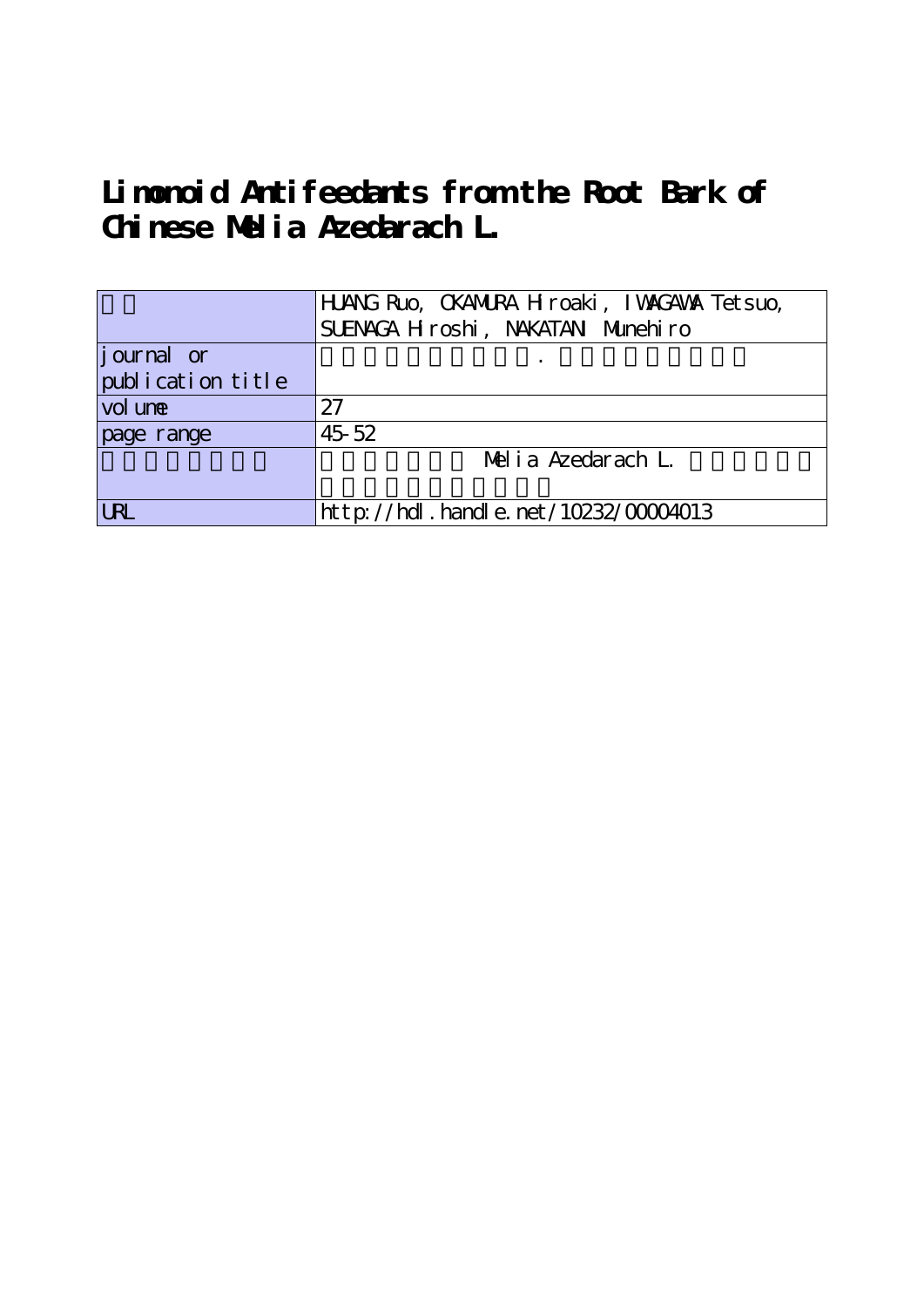Rep. Fac. Sci. Kagoshima Univ. (Math., Phys. & Chem.), No. 27, 45-52, 1994

# Limonoid Antifeedants from the Root Bark of Chinese Melia Azedarach L.

Ruo Chun HUANG\*, Hiroaki OKAMURA\*, Tetsuo IwAGAWA\*, Hiroshi SUENAGA and Munehiro NAKATANI

(Received Sept. 12, 1994)

## Abstract

Nine new lirnonoids have been isolated as insect antifeedants along with six known limonoids from the root bark of Chinese *Melia azedarach* Linn (Meliaceae).

# Introduction

Meliaceae plants are a rich source of limonoids. The neem tree *Melia Azadirachta indica* Juss and the related tree *Melia azedarach* Linn are attracting considerable interest, particularly because of their insect antifeedant properties. The most active constituents are classified to the azadirachtin-type C-seco limonoids [1] and the second appear to be intact apo-euphol limonoids, e.g. trichilins [2] with a 14, 15-epoxide and a C-19/C-29 bridged acyl acetal.



#### azadirachtin

Melia azedarach has been reported to be a native of Persia, India and China [3], but naturalized in a number of continents including Africa, Australia and the Americas. It has been used medicinally in many of these places for the treatment of a variety of human disorders [4]. In China, an extract of the bark is used as an anthelminthic [5J. Biologically

Department of Chemistry, Faculty of Science, Kagoshima University, 1-21-35 Korimoto, Kagoshima 890, Japan.

Kagoshima Prefectural Agricultural Experiment Station, 5500 Kamifukumoto, Kagoshima 891-01, Japan.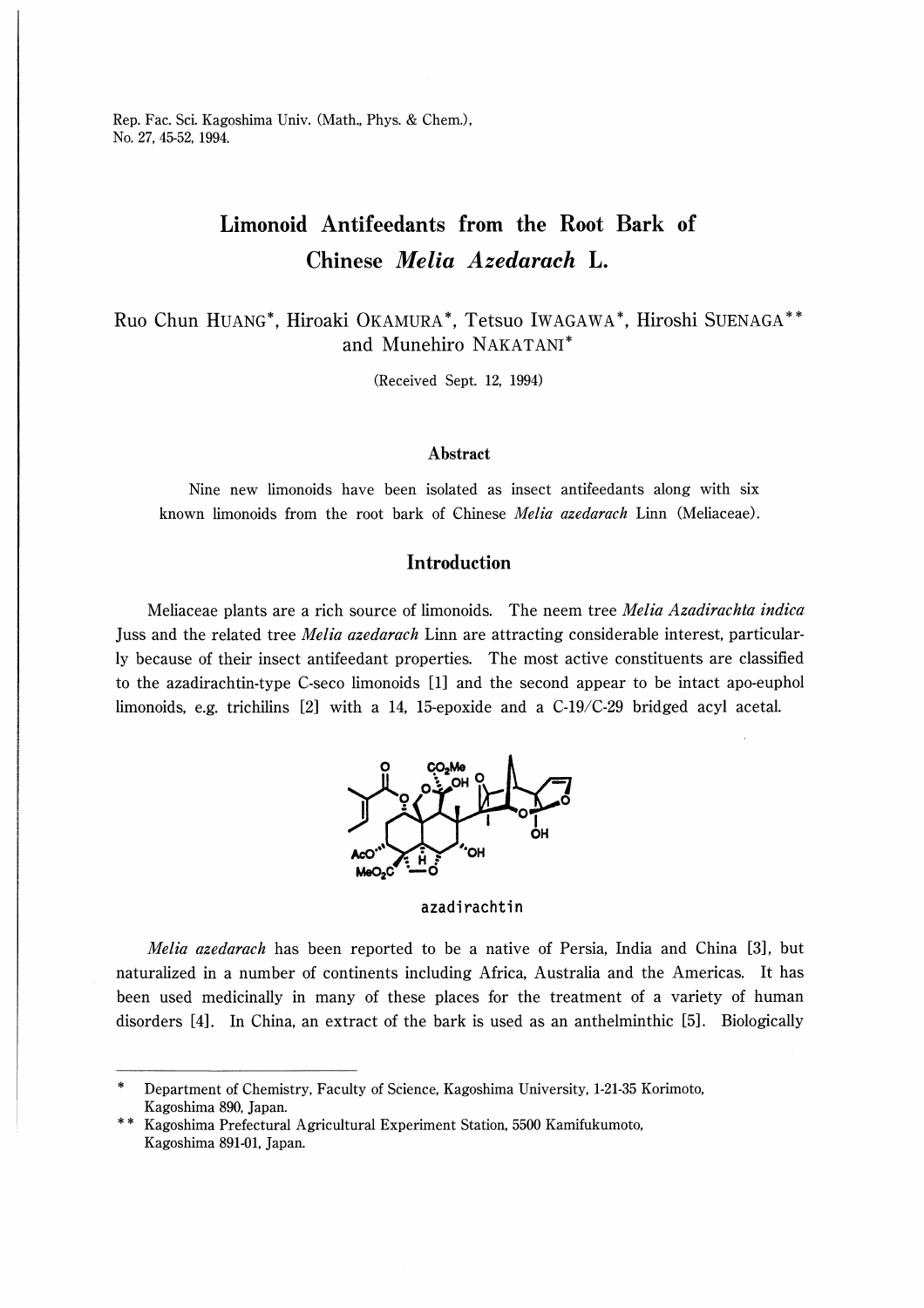from Nigerian



from Chinese



chuanliansu iso-chuanliansu

Fig. 1. Isolated limonoids from M. azedarach L.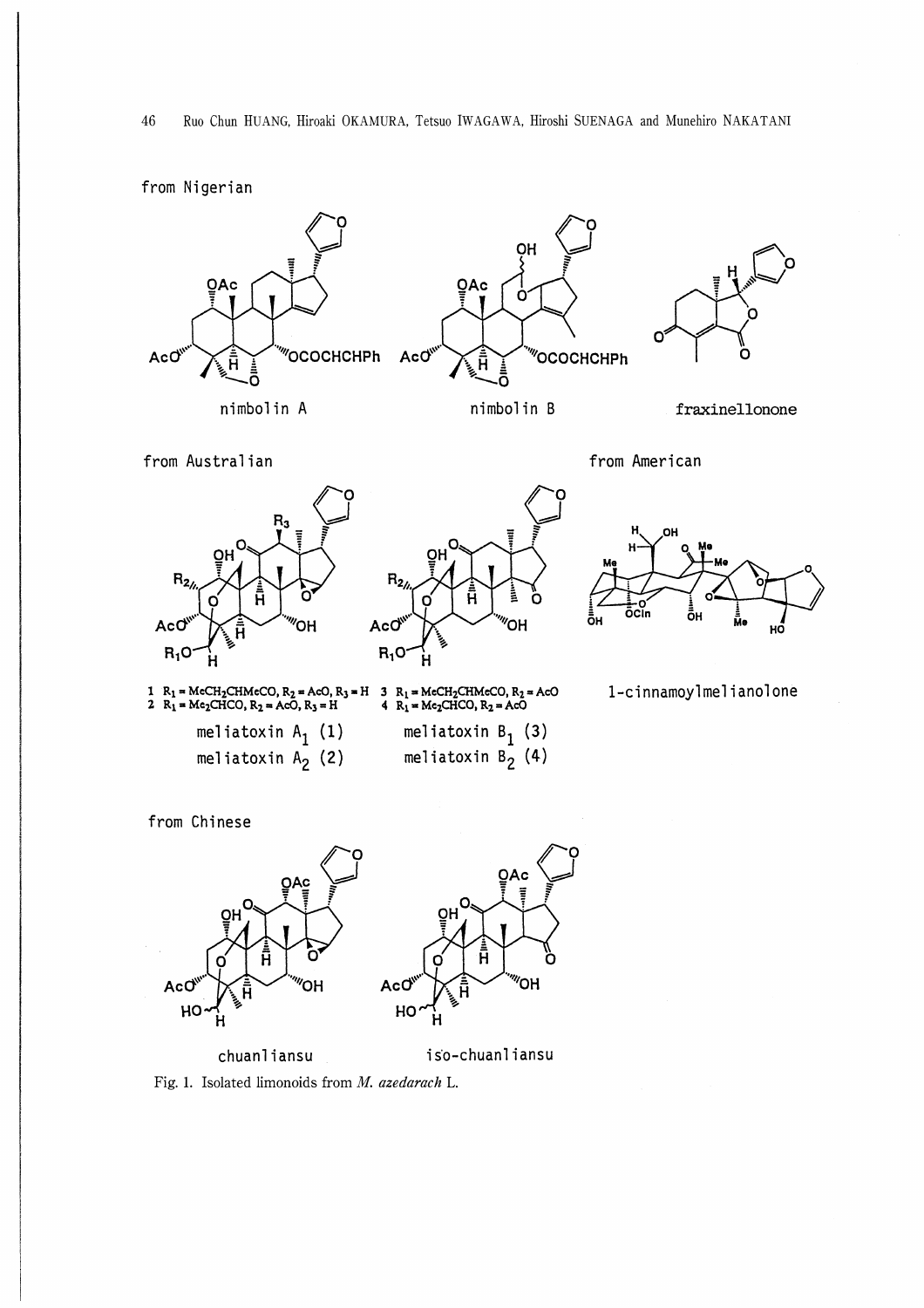from Japanese (M. azedarach L. var. japonica Makino)



from Okinawan



1-cinnamoyl-3-acetyl-11-methoxymeliacarpinin

Fig. 2. Isolated limonoids from M. azedarach L. (continued).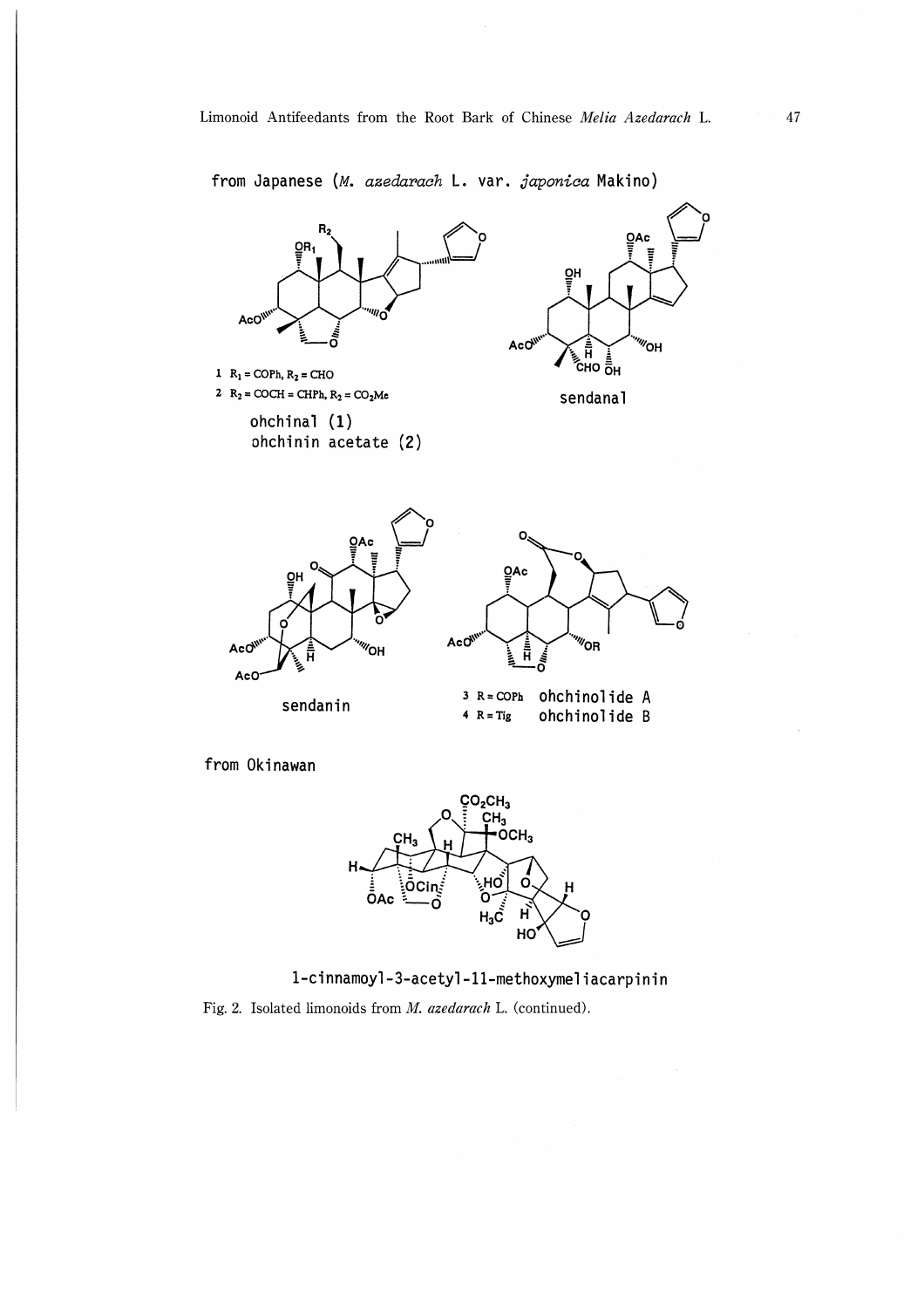48 Ruo Chun HUANG, Hiroaki OKAMURA, Tetsuo IWAGAWA, Hiroshi SUENAGA and Munehiro NAKATANI

active substances from the plant have been extensively studied in Nigeria, Australia, China, the U.S.A. and Japan, and the isolated limonoids have been extended to several types; i.e., degraded limonoids [6], azadirachtin [7] and related compounds [8], toosendanin (chuanliansu) [9] and a related compound [5], and salannin-type C-seco limonoids [10], etc.

Recentry, we isolated a new meliacarpinin as insect antifeedant from Okmawan M. azedarach L. [11]. In the continuous study of antifeedants from Meliaceae plants, we have isolated nine new three types limonoids along with six known limonoids from the root bark of Chinese M. azedarach L. collected at Guangzhou. They are antifeedants active against the larvae of the Japanese pest insect Spodoptera exigua Hübner (Boisduval).

# Results and Discussion

The ether extract of the root bark contained a variety of limonoids which were detected by the characteristic color with Ehrlich's reagent on TLC. The antifeeding limonoids from M. azedarach were also very sensitive to traces of acid and gradually decomposed on a silica column [12]. It was, therefore, necessary to use flash chromatography and HPLC separation techniques, and the isolation of the various congeners,  $1-15$ , was a tedious process requiring careful combined use of normal and reversed phase HPLC.

A powder, insoluble in 50% hexane/ether, from the ether extract of the root bark (375g) was flash-chromatographed with  $1-3%$  MeOH/CH<sub>2</sub> Cl<sub>2</sub> and each of the limonoid fractions was rechromatographed on a flash column with hexane/ether solvent system. Finally, very careful combined use of normal- and reversed-phase HPLC gave three new meliacarpinins  $(1-3)$ , three new trichilin-type limonoids  $(4-6)$  along with four known trichilins  $(7-10)$ , three new sendanin-type limonoids  $(11-13)$  designated as azedarachins, and two known ring-C seco limonoids (14 and 15). These compounds showed antifeedant activities at 50-600 ppm, corresponding to the concentration of  $1-12 \mu g \text{ cm}^{-2}$ , by a conventional leaf disk method [13] against the larvae of the voracious pest insect *Spodoptera exigua* Hübner (Boisduval).

## Meliacarpinins  $(1-3)$  [14] and [15]

The structures of compounds 1 (0.8 mg; C<sub>33</sub> H<sub>44</sub> O<sub>12</sub>, [ $\alpha$ ]<sub>D</sub> -6.7°), 2 (6.8 mg; C<sub>35</sub> H<sub>46</sub> O<sub>14</sub>,  $[\alpha]_{D}$  -8.3°) and 3 (2.2 mg; C<sub>35</sub> H<sub>46</sub> O<sub>14</sub>,  $[\alpha]_{D}$  +9.1°) were elucidated as 1-deoxy-3-tigloyl-11methoxymeliacarpinin (1), 1-tigloyl-3-acetyl-11-methoxymeliacarpinin (2) and 1-acetyl-3-tigloyl-11-methoxymeliacarpinin (3), respectively, by extensive  $^1H$  and  $^{13}C$  NMR studies including COSY, DEPT spectra and NOE experiments. Their NMR data were almost superimposable on each other except for some changes of substituent groups and also showed strong resemblances to that of l-tigloyl-3-acetyl-ll-methoxyazadirachtinin (16) [16] except for some changes of substituent groups and the presence of an additional methyl group instead of the lack of one methoxycarbonyl group.

Their <sup>1</sup>H NMR data and NOE enhancements (for example, Figure 3) revealed the stereochemistries of the B, C and D rings to be same with that of 16 and that the 4β-methoxy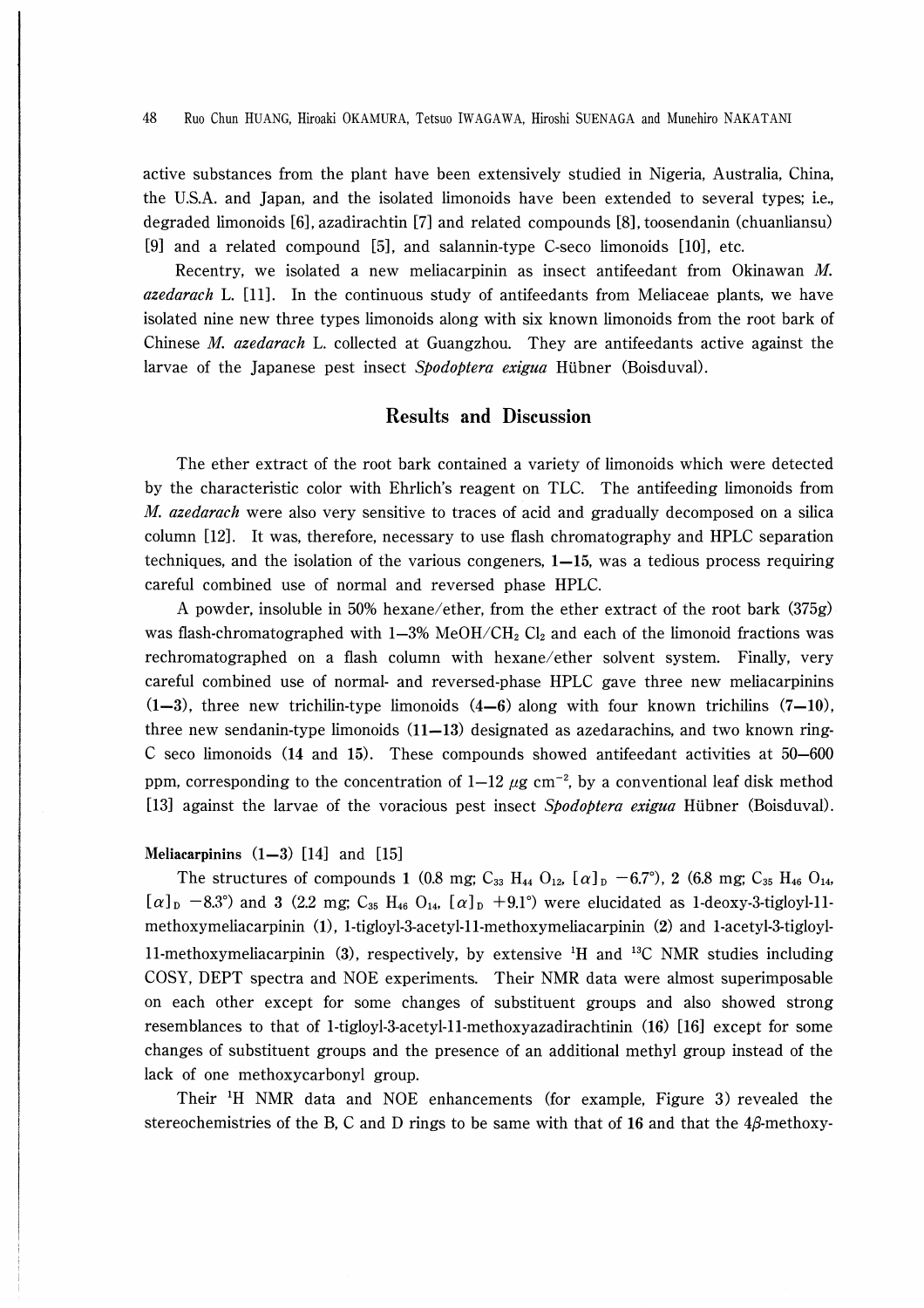carbonyl group in 16 changed to methyl group, which was deduced from the high shifts of  $3\beta$ -,  $6\beta$ - and  $28\beta$ -H due to the removal of the anisotropic effect of the 29-carbonyl group. The substitution patterns and stereochemistries around the A-ring were also elucidated by the <sup>1</sup>H NMR studies, in which W-type long range couplings were observed between lβ-H and 3β-H singnals. In 1, an additional W-type long range coupling was observed between  $1\alpha$ -H and 19-Ha signals and an irradiation of 2'-Me singnal of tigloyl at C-3 enhanced the signal due to 3β-H. On the other hand, a NOE was observed between 3'-methyl of tigloyl at C-l and 9-H signals in 2, but it was not observed in 3.



Trichilins  $(4-10)$  [17]

Four compounds, 7-10, were identified as trichilins B and D [2], meliatoxin  $A_2$  [18] and aphanastatin [19], respectively, by comparison of their  $H$  NMR spectra with those published. Insect antifeedants, 7 and 8, were first found in an African medicinal Meliaceae plant Trichilia roka, and 9 was isolated as a toxin from Australian M. azedarach. On the other hand, 10 was reported as a cytotoxin from a Simarubaceae plant Aphanamixis grandifolia Bl.

NMR studies of three new limonoids, 12-O-acetyltrichilin B (4, 2.6 mg; C<sub>37</sub> H<sub>48</sub> O<sub>14</sub>, [ $\alpha$ ]<sub>D</sub> – 2.5°), 1, 12-di-O-acetyltrichilin B (5, 1.7 mg; C<sub>39</sub> H<sub>50</sub> O<sub>15</sub>,  $[\alpha]_D+0.8$ °) and trichilin H (6, 1.0 mg;  $C_{36}$  H<sub>46</sub> O<sub>14</sub>, [ $\alpha$ ]<sub>D</sub> -20.2°), taking into account their circular dichroism (CD) data at ~310 nm  $(n-\pi^*)$  of 11-keto group), allowed us to predict their structures. Their complex <sup>1</sup>H NMR spectra were very similar to that of trichilin B (7), including a 14, 15-epoxide and a C-19/C-29 bridged acyl acetal system except for the differences of the 29-ester moiety and acetyl substitution. Their structures were confirmed by extensive  ${}^{1}H$  and  ${}^{13}C$  NMR studies including COSY, DEPT spectra and NOE experiments, and chemical transformations.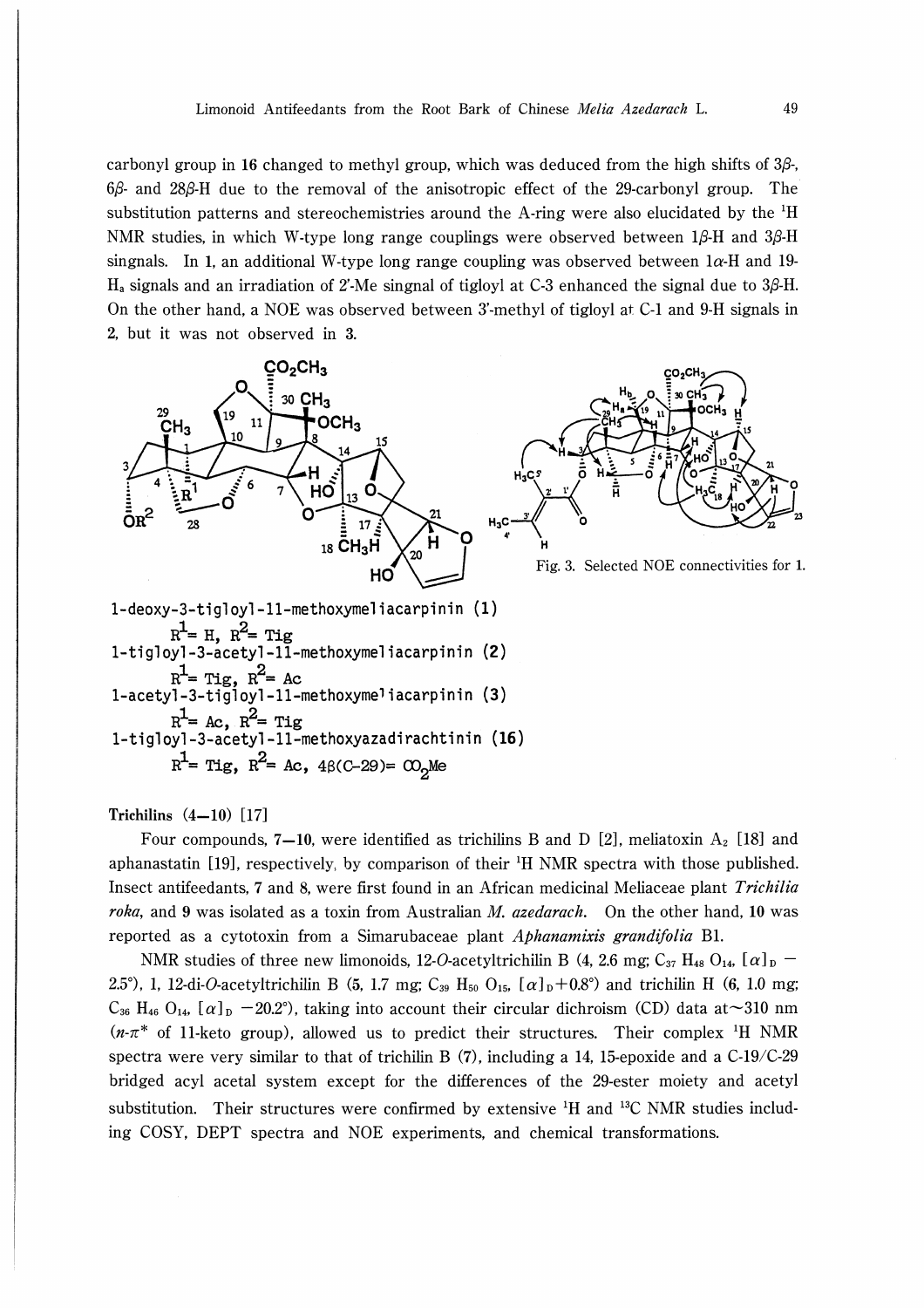

12-0-acetyltrichilin B (4):  $R^1 = OAC$ ,  $R^2 = OCH(CH_3)CHCH_3$ <br>1,12-di-0-acetyltrichilin B (5):  $R^1 = OAC$ ,  $R^2 = OCH(CH_3)CH_2CH_3$ ,  $1\alpha = OAC$ <br>trichilin H (6):  $R^1 = OAC$ ,  $R^2 = O(CH_3)_2$ trichilin B (7):  $R^1 = OH$ ,  $R^2 = OCH(CH_3)CH_2CH_3$ trichilin D (8):  $R^1 = H$ ,  $R^2 = OCH(H_3)CH_2CH_3$ <br>meliatoxin A<sub>2</sub> (9):  $R^1 = H$ ,  $R^2 = OCH(H_3)_2$ <br>aphanastatin (10):  $R^1 = OH$ ,  $R^2 = OCH(H_3)_2$ <br>aphanastatin (10):  $R^1 = OH$ ,  $R^2 = OCH(H_3)CH_2CH_3$ ,  $1\alpha = OAC$ ,  $2\alpha = OH$ 

Azedarachins  $(11-13)$   $[20]$ 

Three azedarachins, A (11, 1 mg; C<sub>33</sub> H<sub>44</sub> O<sub>11</sub>, [ $\alpha$ ]<sub>D</sub> -10°), 12-O-acetylazedarachin A (12, 0.7 mg; C<sub>35</sub> H<sub>46</sub> O<sub>12</sub>,  $[\alpha]_D$  +7.5°) and 12-O-acetylazedarachin B (13, 2.5 mg; C<sub>34</sub> H<sub>44</sub> O<sub>12</sub>,  $[\alpha]_D$  $-55^{\circ}$ ), possessed a 2-deoxytrichilin skeleton and their structures were also elucidated by extensive <sup>1</sup>H and <sup>13</sup>C NMR studies including COSY, DEPT spectra and NOE experiments, taking into account the circular dichroism data. Some pertinent points related to the structural studies are follows. Their NMR spectra indicated the presence of the 14, 15epoxide and the  $19/29$  bridged acyl acetal system like trichilins. The substitution pattern around the A-ring, namely, that they have a free  $1\alpha$ -OH and  $3\alpha$ -acetoxyl groups, the same as sendanin  $(17)$  [21], was shown by the fact that the 9-H signal was shifted to down field due to the effect of the 1-hydroxyl in a 1, 3-diaxial relationship, respectively. Their  $\alpha$  configuration of 12-substituents were deduced by the comparison of the chemical shifts of  $12\beta$ -H with those of trichilins and the NOE enhancements between the  $12\beta$ -H and  $8\beta$ -Me signals.

Finally, their S-configuration at C-29 was assigned from the chemical shifts of 3-H, which were observed at low positions, as well as sendanin (17) and all of trichilins, compared to that in the endo-isomer of toosendanin (29-OH) [22].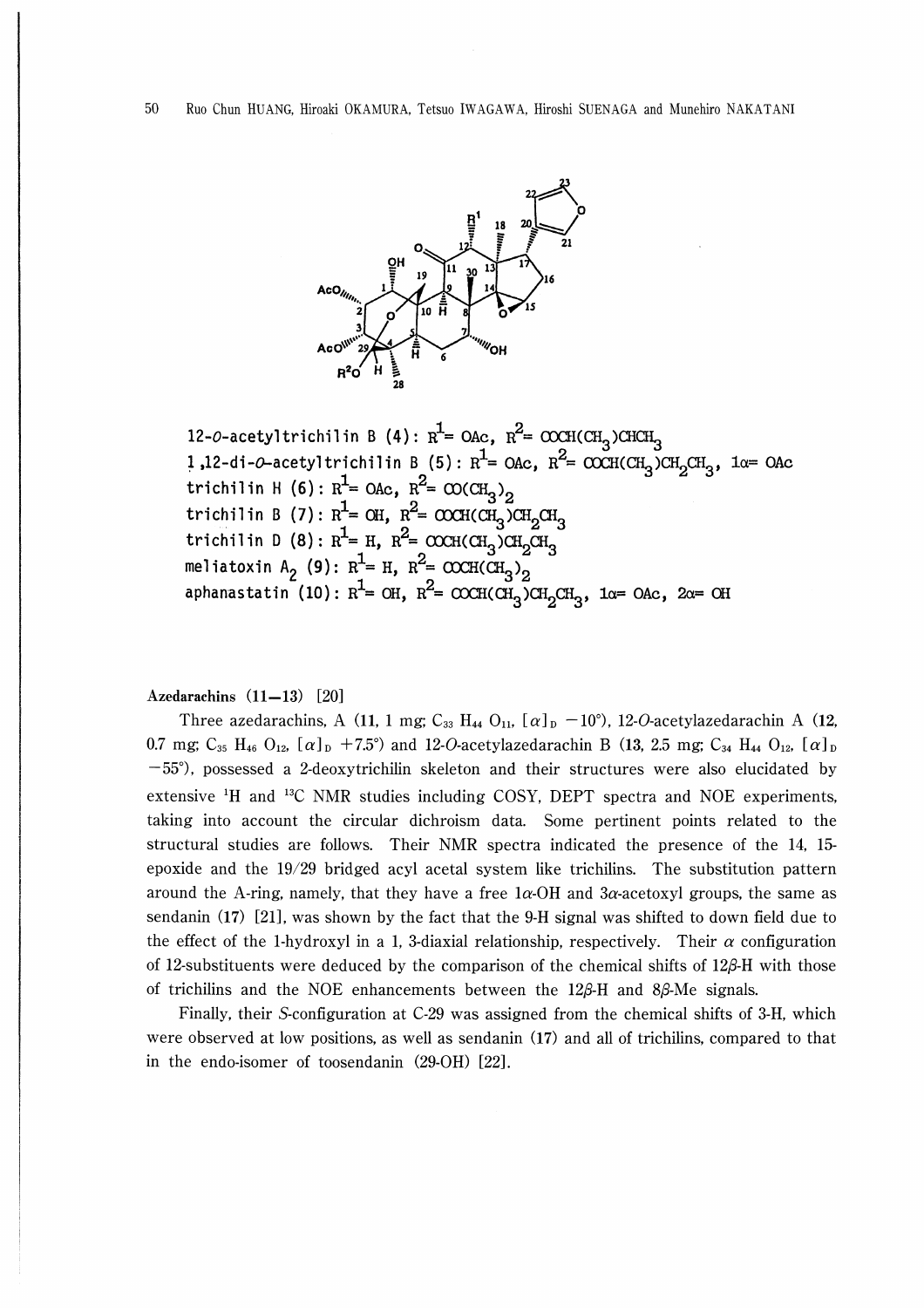

azedarachin A (11):  $R^1$ = OH,  $R^2$ = COCH(CH<sub>3</sub>)CH<sub>2</sub>CH<sub>3</sub><br>12-0-acetylazedarachin A (12):  $R^1$ = OAc,  $R^2$ = COCH(CH<sub>3</sub>)CH<sub>2</sub>CH<sub>3</sub><br>12-0-acetylazedarachin B (13):  $R^1$ = OAc,  $R^2$ = COCH(CH<sub>3</sub>)<sub>2</sub><br>sendanin (17):  $R^1$ = OA

Other limonoids (14 and 15)

Compounds 14 and 15 were identified as nimbolin  $E$  [23] and salannin [24], respectively, by comparison of their <sup>1</sup>H NMR spectra with their published data.







#### Antifeedant activity

The antifeedant activities of the isolated limonoids,  $1-15$ , were tested by the conventional leaf disk method [13] against the larvae of S. exigua. The most potent was meliacarpining. which active at 50–100 ppm corresponding to the concentration of  $1-2 \mu g/cm^2$ . The activity is less than those of famous azadirachtin and the related compounds [25] but stronger than those of the second class limonoids [26] such as trichilins or azedarachins with a 14, 15epoxide and a 19/29 lactol bridge, in which the  $12\alpha$ -OH compounds, trichilin B (7), aphanastatin  $(10)$  and azedarachin A  $(11)$ , were most potent and active at 200 ppm. Independent of the substitution patterns in ring A and the C-28 ester moieties, the 12-acetoxy and 12-deoxy